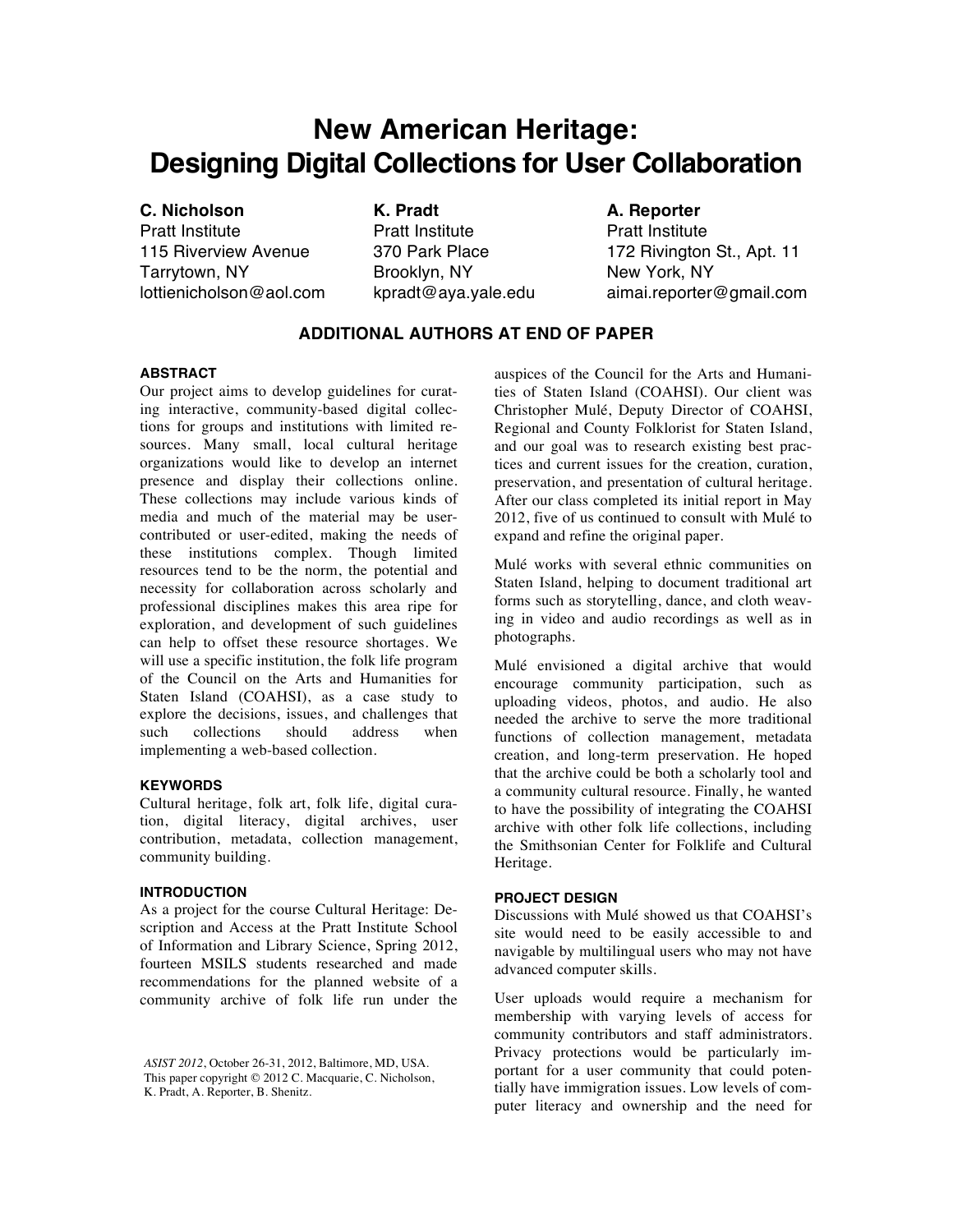multilingual functionality called for innovative user interface (UI) design as well as adaptability to mobile platforms, as cell phones are the primary means of accessing the Internet for much of the population.

We examined existing cultural heritage sites to find best practices, outstanding features, and potential pitfalls. Some of the sites evaluated were The Citizen Potawatomi Nation Cultural Heritage Center, Hurricane Digital Archive, PhilaPlace, and Florida Memory.

#### **Findings**

Our analysis of the websites demonstrated that there is no real "gold standard." We did find characteristics and features to emulate or avoid.

*• Visual appeal.* B.J. Fogg and his researchers at the Persuasive Technology Lab at Stanford found that the single most important factor in website credibility was the design look (Fogg et al., "How Do Users Evaluate the Credibility of Web Sites?" (2003)). The best and most functional sites we evaluated had these characteristics: a cohesive aesthetic, ease of navigation, and well-designed search and browse functionalities.

• *Engagement and interactivity.* PhilaPlace and the Hurricane Digital Archive are examples of how a cultural heritage website can facilitate additions to the archive. Both sites use well- designed forms to guide users through the content submission process. Allowing users to comment on and tag items is another way to encourage community involvement.

#### **PLATFORMS**

Many of the sites we studied were built on opensource content management systems (CMS) such as WordPress and Omeka. Open-source software is free and can be customized. But such a site can be expensive to build and requires greater technical knowledge in-house to maintain it. While proprietary software would be customized and maintained by the vendor, it can be prohibitively expensive for smaller institutions.

#### **Findings**

Cost, flexibility, cataloging and design capabilities, ease of use, and concerns of a specific institution such as security all need to be considered in choosing a platform. For the COAHSI project, cost was a concern, which led to our recommendation of open-source software rather than a proprietary system.

Our recommendation for COAHSI was Drupal, one of the most widely used open-source software platforms. Drupal sites are highly customizable and have interactive modules that allow participants to add content, tag items, select favorites, and so on. Drupal is also a leader in developing mobile capabilities.

Other collections might be better served with a different CMS. Institutions must balance their resources against their requirements to choose the best platform.

#### **METADATA**

Because the COAHSI collection aims to be useful to scholars as well as the general public, and because Mulé would like to be able to integrate its materials with other collections, assigning and managing metadata is critical. However, little has been published on the topic of metadata standards applied to folklife collections, and the ethnographic nature of folklife collections requires a completely different focus than metadata schemas used for museums and archives. Because materials in ethnographic collections are collected with a certain focus, on a certain occasion, or from a certain group, or accrue within a specific structure, it is essential to describe materials in a way that not only leaves this structure intact but is capable of highlighting the significance it lends to the collection.

Lourdi, Papatheodorou, and Nikolaidou (2007) note, "The main difficulty in managing such [digital folklore] collections is material heterogeneity (handwritten texts, photographs, 3D objects, sound recordings etc.) that imposes different digitization, description and maintenance practices" (Lourdi et al., 2007, p. 197). To address the issue of associating materials with their larger collections, the authors propose a "metadata policy [that] considers a collection as a hierarchy of entities and combines different metadata schemas for the management of each entity" (Lourdi et al., 2007, p. 197).

In 2011, the American Folklore Society (AFS) was awarded a grant from the National Endowment for the Humanities in part to address the varying standards used to describe folklife collections. AFS has created the National Folklore Archives Initiative (NFAI) Metadata Schema. Preliminary information on the project is available at the American Folklore Society at http://www.afsnet.org/?page=NFAI. Unfortunately, because the schema is still under development, little is available on the specifics—the fields and their guidelines and the exact scope of the project.